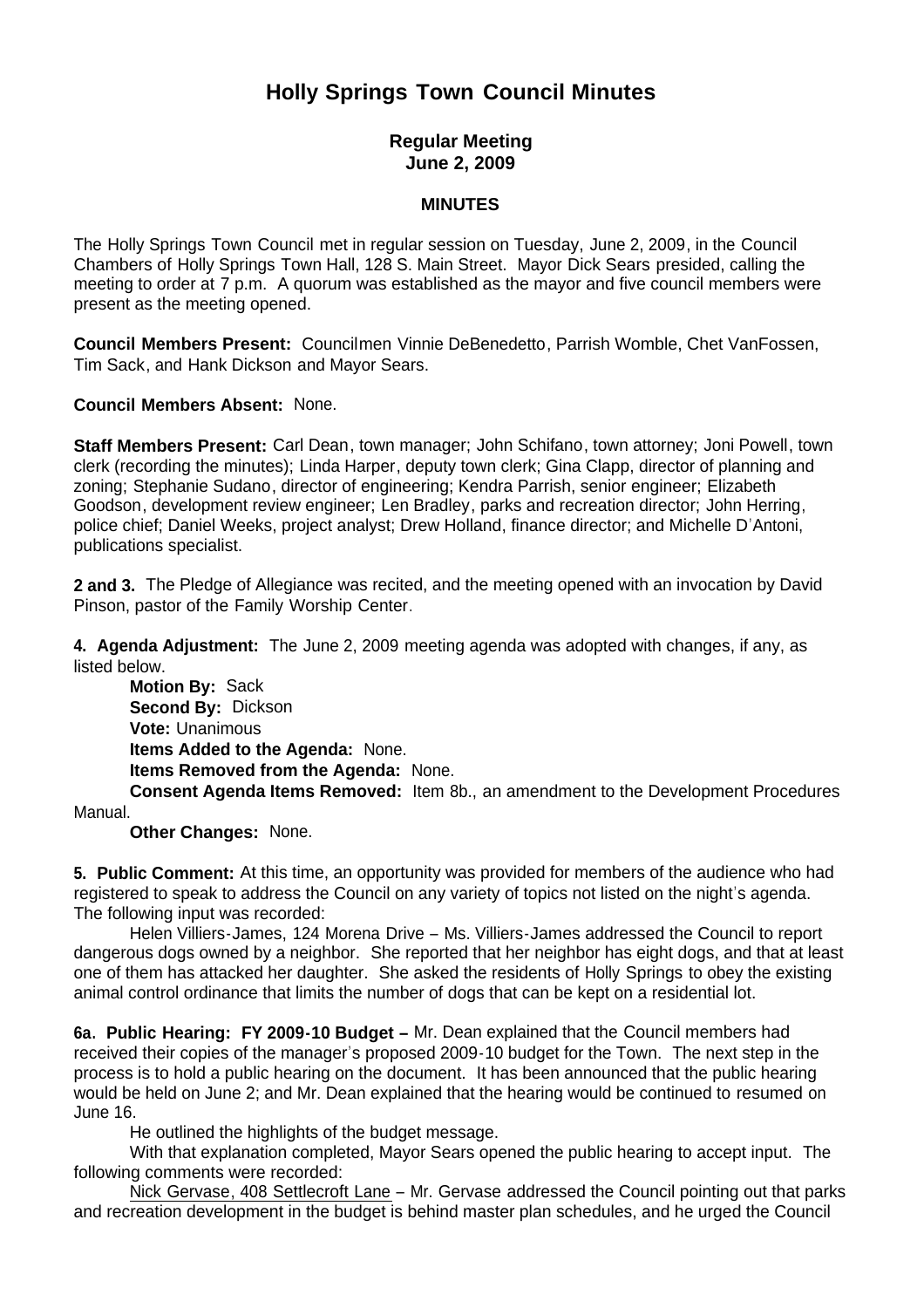to consider that in funding.

He said he also is concerned that the Town has no flashing lights on its crosswalk signs. He asked if those could be added.

He said he understands that the Town should be spending more because land and services are never going to be cheaper than now.

There being no further comments, the public hearing was continued.

In discussion, Councilman Dickson said he feels the Town should negotiate from the Chamber of Commerce a higher membership level. He said if the Town is going to invest three times the amount of a platinum membership, then the Town should receive three times the benefit: like three tables at the banquet or three teams in the golf touney.

Councilmen DeBenedetto and Sack agreed that the Town gets a \$10,000 membership and the rest goes toward production of the membership directory.

Councilman Dickson maintained that he felt the Chamber should provide higher benefits to the Town and recognize the Town a little more than it does.

Councilman DeBenedetto said he wanted the Town Council to schedule another workshop session on the budget.

Councilman DeBenedetto made a motion to have the town manager examine the budget to come up with areas for reduction in costs and revenues and schedule another workshop.

The motion failed for lack of a second.

**Action:** The Council approved a motion to continue the public hearing to resume on June 16, 2009.

**Motion By:** Sack **Second By:** DeBenedetto **Vote:** Unanimous.

 At this time, Mr. Dean addressed the Council to explain that the services and costs are examined line by line for reductions during the extensive budget preparation process. He said the goal always is to keep costs down and to maintain or increase the level of service. He responded to the question about how the budget could be trimmed and taxes and fees could be reduced, and pointed out that the proposed budget before the Council represents the best effort at the conclusion of that process.

Councilman Sack stressed that the budget proposal was just as directed by the Council.

**7a. Holly Springs Business Park Improvements Report -** Ms. Sudano explained that recent feedback from business and property owners in the Holly Springs Business Park has led to discussions among department heads and town management about a comprehensive action plan to facilitate various improvements to the business park.

 She outlined the action plan for Council, adding that the town manager economic development director believe that this plan would positively address some of the requests that have been made, and further enhance the park for additional development.

 Should the Town Council endorse this plan, staff would return to the council with a proposed schedule for implementation and potential sources of funding, Ms. Sudano said. **Action Plan:**

- Develop a written master plan for capital projects to be undertaken in the park; this will include the following:
	- Design and install curb and gutter, storm drainage, and backfill to all non curb-and-guttered streets in business park; this improvement to be phased in with phase 1 to occur this calendar year along Irving Parkway from New Hill Road to Thomas Mill Road; the Public Works Department should be able to complete a large portion of the improvements in a cost effective manner;
	- Design and install industrial park themed signage, including: three entrance signs, street signs, and directional signs;
	- Work to secure approval from NCDOT for a leftover onto Irving Parkway from New Hill Road once superstreet goes in at this intersection;
	- Master planning additional street interconnections as needed from Irving Parkway and Thomas Mill Road;
	- Designing and installing landscaping improvements;
	- o Study street lighting levels to see if additional street lighting is necessary; install if so;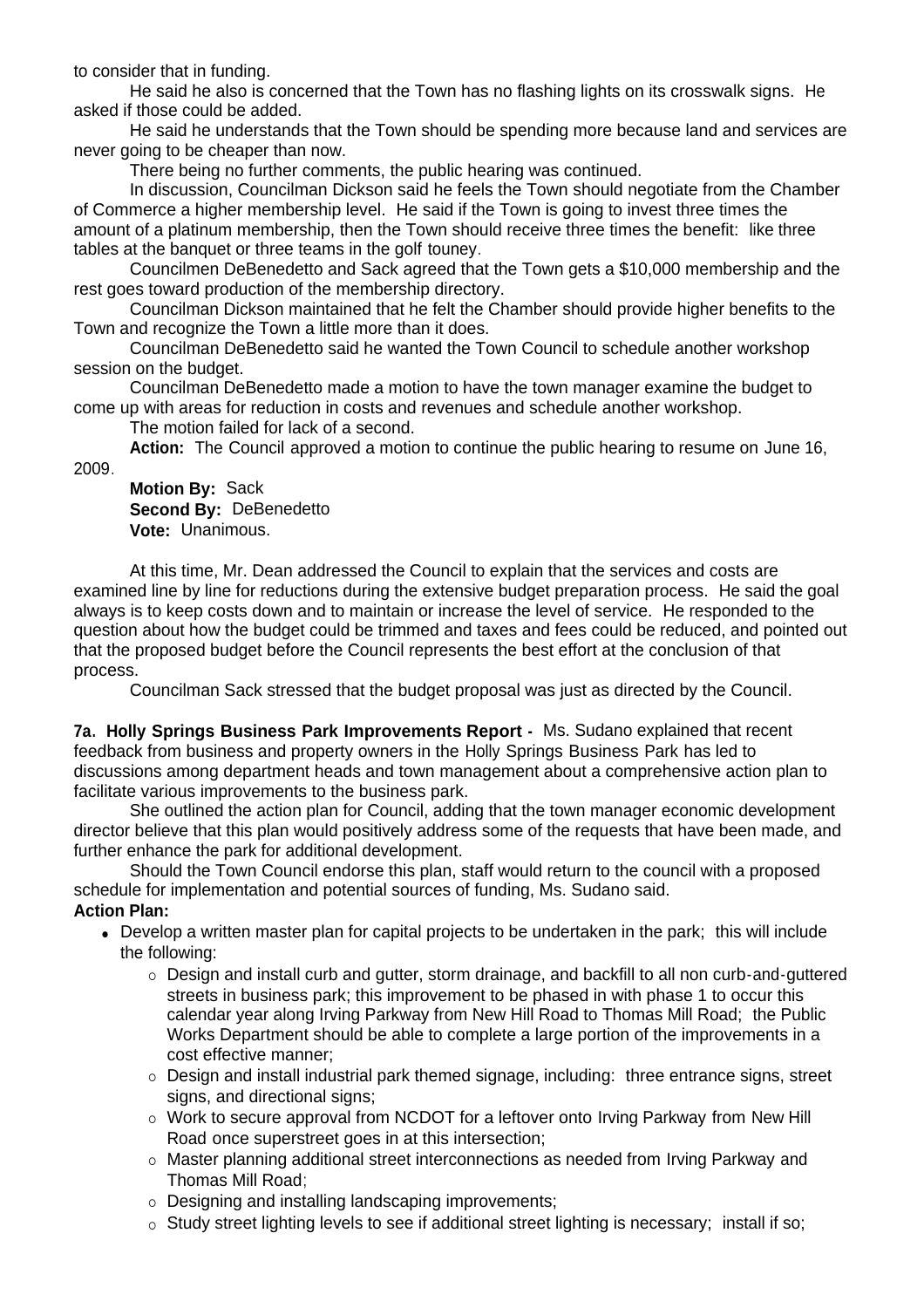- o Investigate possible Company Directory sign.
- $\circ$  Identify any violations requiring code enforcement activities
- $\circ$  Clarify responsibilities for maintenance and improvements on ROW and private property Councilman DeBenedetto asked if the Council was being asked to approve the plan, but not the funding of it.

Mr. Dean said yes, he is asking for Council direction to develop a master plan

**Action:** The Council approved a motion to endorse the master plan concept with the understanding that funding would be required at a later date. **Motion By:** Sack **Second By:** Womble **Vote:** Unanimous.

**8. Consent Agenda:** The Council approved all remaining items on the Consent Agenda following a motion by Councilman Sack, a second by Councilman Womble and a unanimous vote. The following actions were affected:

 8a. Green Oaks Parkway Project Change Order #2 - The Council approved construction contract Change Order 2 in the amount of \$19,266 for the Green Oaks Parkway project, covered by contingency. *A copy of contract change order #2 is incorporated into these minutes as addendum pages.*

8b. Resolution 09-16 – This item was removed from the Consent Agenda during Agenda Adjustment.

 8c. Resolution 09-17 – The Council adopted Resolution 09-17 adopting and enacting DPM Amendment 09-DPM-02 to Section 8.01 of the Development Procedures Manual. *A copy of Resolution 09-17 is incorporated into these minutes as an addendum page.*

8d. Resolution 09-18 - The Council adopted Resolution 09-18 requesting NCDOT release of Thomas Mill Road. *A copy of the Resolution 09-18 is incorporated into these minutes as an addendum page.* 

8e. Budget Amendment, \$14,600 – The Council adopted an amendment to the FY 2008-09 Bass Lake Outfall project budget in the amount of \$14,600 to reflect the financing received for the project. *A copy of the budget amendment is incorporated into these minutes as an addendum page.* 

 8f. Budget Amendment, \$260,000 – The Council adopted an amendment to the FY 2008-09 budget in the amount of \$260,000 to cover costs associated with Forest Springs Infrastructure Reimbursement Agreement for the upsizing of sewer lines. *A copy of the budget amendment is incorporated into these minutes as an addendum page.* 

 8g. Reclaimed Water Contract Change Order #3 – The Council approved construction contract Change Order 3 in the credit amount of \$18,710 for a decrease in Reclaimed Water Contract 1 with T. A. Loving Company. *A copy of the contract change order #3 is incorporated into these minutes as addendum pages.* 

8h. Minutes – The Council approved minutes of the Council's regular meeting held Feb. 17, 2009.

8i. Budget Amendment \$60,70 – The Council adopted amendments to the FY 2008-09 budget in the amount of \$60,700 to re-class USDA Bond Reserve funds to the Utility Fund. *A copy of the budget amendment is incorporated into these minutes as an addendum page.* 

 8j. Holly Springs Business Park Pump Station Contract Amendment – The Council approved professional services contract Amendment #4 in the amount of \$35,000 for HSBP pump station construction delays, covered by project budget. *A copy of Kimley-Horn and Associates contract amendment #4 is incorporated into these minutes as addendum pages.* 

8k. Wake County Board of Elections - The Council ratified a contract with Wake County Board of Elections to conduct elections in Holly Springs. *A copy of the Wake County Board of Elections contract is incorporated into these minutes as addendum pages.* 

8l. Resolution 09-20 – The Council adopted Resolution 09-20 declaring certain personal property to be surplus to the needs of the Town and authorizing the disposal of said property. *A copy of the Resolution 09-20 is incorporated into these minutes as an addendum page.* 

**8b. Resolution 09-16** – Councilman VanFossen asked for an explanation of how the proposed changes proposed in the resolution are different from the current regulations.

Ms. Goodson explained the proposed amendments.

 The first amendment is to change the petition submittal time of 4:30 p.m. to state "as specified on the specific review calendar." This proposed amendment is the same that was completed last year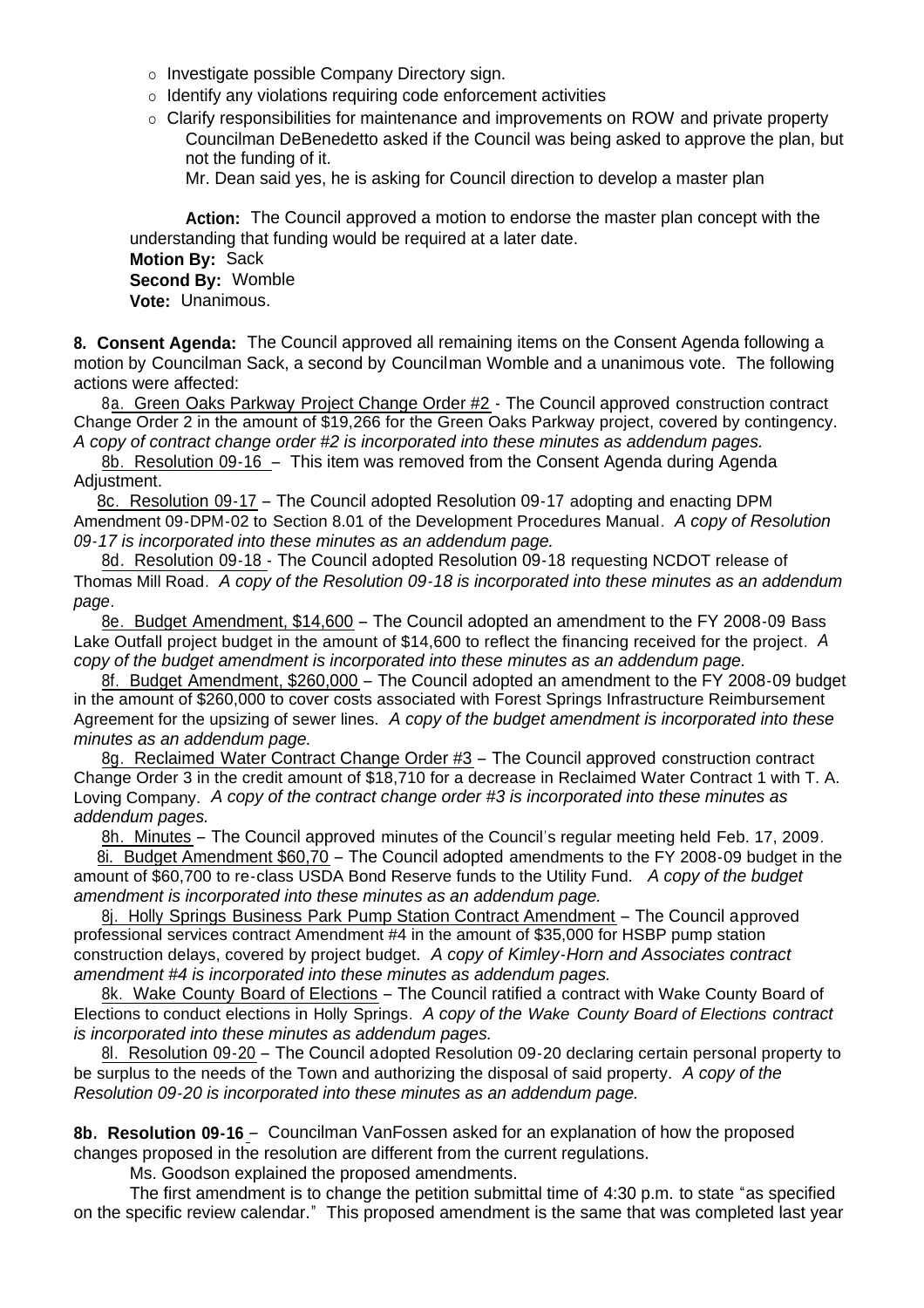for other sections of the DPM and should have included these sections. This amendment would cover sections 6.01, 7 and 9.

 The second amendment would change when construction drawings may be submitted in the review process. This amendment would change sections 3.02, 4.01, 4.02, 4.03, 4.04, 6.01 and 8.01. Currently the DPM in several sections states that "construction drawings may be submitted to the Department of Engineering the Monday after receiving Town Council approval." The proposed change would read "construction drawings may be submitted to the Department of Engineering the second Monday after receiving approval by the Town Council." This change will ensure that when construction drawings are submitted to the Department of Engineering that the official plans have been finalized and approved by all departments.

 The third proposed amendment is to remove the certified mail requirement that the Town currently has for notifying applicants of official action and changing when action notices are sent out from "within 10 business days" to "within 10 days" of official action by the Town Council, Technical Review Committee, or Staff. These two requirements in the DPM are self-imposed and not a regulation that the state of North Carolina has placed on municipalities. This change would be a time- and costsaving measure that would have little, if any, effect in the development review process.

The specific sections of the DPM to be amended would be:

2.01 General Use Districts

2.02 Conditional Use Districts

- 2.03 Planned Unit Development
- 2.04 Planned Unit Development Amendment
- 2.06 Zoning Vested Right
- 3.01 Master Plan

3.02 Preliminary Plan

- 3.04 Subdivision Amendment
- 4.01 Development Options for Residential Districts

4.02 Multifamily Development

4.03 Non-Gateway Development

4.04 Gateway Development

4.05 Development Plan Amendment

5.05 Wireless Telecommunications Facilities

6.01 Special Exception Use

7.01 Administrative Appeal

7.02 Variance of Development Standards

8.01 Construction Drawing & Erosion and Sedimentation Control Plan **Approvals** 

9.01 Final Plat Procedures

9.02 Recombination Plat Procedures

9.03 Plat Amendment

- 9.04 Vacation of Plat
- 9.05 Engineering Right of Way and Easement Plat Approval

 **Action**: The Council approved a motion to adopt Resolution 09-16 adopting and enacting DPM Amendment 09-DPM-01 to modify petition submittal and notifcation language in the Development Procedures Manual.

 **Motion By:** VanFossen **Second By:** Sack **Vote:** Unanimous *A copy of Resolution 09-16 is incorporated into these minutes as addendum pages.*

**9a. Resolution 09-19 Wake County Solid Waste Management 10-Year Plan –** Mr. Boyer of CDM explained that the NC General Statue 130A-309A(b) requires that each unit of local government, either individually or in cooperation with other units of local government, develop a 10-Year Comprehensive Solid Waste Management Plan. Each Plan shall be updated at least every three years.

 He said the purpose of the plan is to protect public health, provide for improved solid waste management, better utilize natural resources, control the cost of solid waste management and make a good faith effort to achieve the State's 40% municipal waste reduction goal.

 Mr. Boyer said development of this Solid Waste Management Plan was a cooperative endeavor involving multiple jurisdictions. All local governments within Wake County were invited and encouraged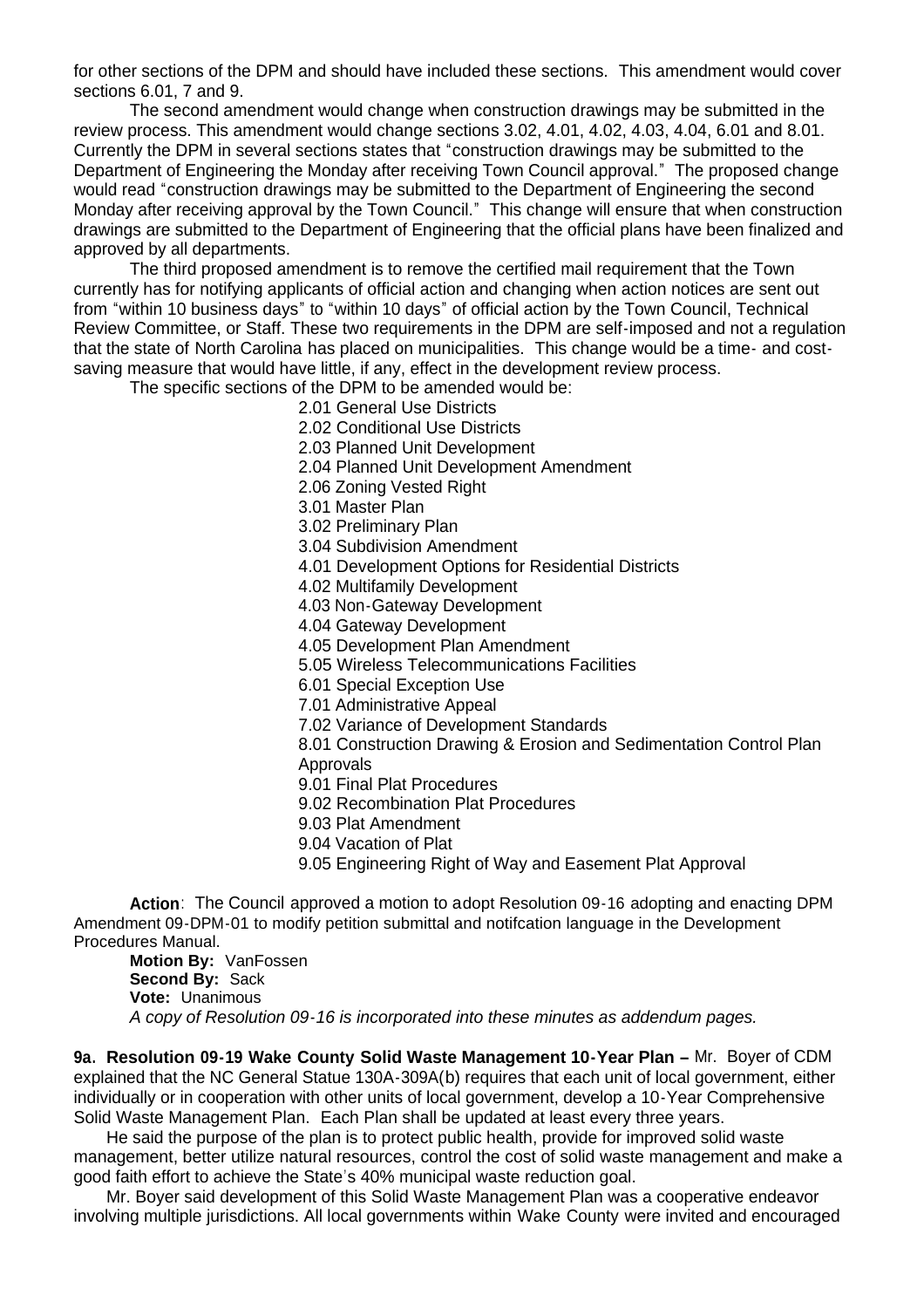to participate, and all agreed to be included in the Plan. The Wake County Solid Waste Advisory Committee (SWAC) oversaw and participated in the Plan's development, and recommended the plan for adoption by elected officials of each participating jurisdiction.

 He said a draft of the solid waste management plan document was supplied to all Wake County Public Libraries and Chambers of Commerce for public review and comment. In addition, the 2009 10- Year Comprehensive Solid Waste Management Plan was put on the Wake County web site.

Councilman DeBenedetto asked if Wake County was looking into incineration.

 Mayor Sears and Councilman VanFossen noted that the Town of Holly Springs had suggested that to Wake County over the years since they visited such a facility in Minneapolis and saw such favorable impacts for that city. Mayor Sears and Councilman VanFossen said they both felt the incinerator would be a more desirable means of waste disposal for Wake County and that they had presented the idea to county officials.

 Tommy Esqueda – Mr. Esqueda addressed the question and said the county was looking at waste incineration as a viable energy source. He said he would look at the Minneapolis example more closely.

**Action:** The Council approved a motion to adopt Resolution 09-19 accepting and endorsing the Wake County Ten-Year Comprehensive Solid Waste Management Plan Update for 2009 – 2019, as submitted.

**Motion By:** Sack **Second By:** Womble

**Vote:** Unanimous.

*A copy of Resolution 09-19 and Wake County Solid Waste Management 10-Year Plan are incorporated into these minutes as addendum pages.*

**9b. Town's Financial Audit Contract –** Mr. Holland said the Town received four bids for the town's annual audit and preparation of year-end financial statements. He said the four who submitted bids<br>6/20/44 were as follows: **6/30/09 6/30/10 6/30/11**

| were as follows: 6/30/09           | 6/30/10   | 6/30/11  |          |
|------------------------------------|-----------|----------|----------|
| Christopher K. Abbott, CPA,        | \$26,527, | \$27.411 | \$27,521 |
| Cherry, Bakaert, & Holland, L.L.P. | \$33,000  | \$33,000 | \$33,000 |
| Joyce and Company, CPA's           | \$36,300  | \$38,100 | \$40,000 |
| McGladrey & Pullen                 | \$46,900  | \$48,200 | \$49,600 |

Mr. Holland said Christopher K. Abbott, CPA, PA of Fuquay-Varina, NC was determined to be the lowest responsible bidder.

Action: The Council approved a motion to enter a contract with lowest responsible bidder Christopher K. Abbott, CPA, PA for the town's annual audit and preparation of year-end financial statements for three years with an optional extension.

**Motion By:** VanFossen **Second By:** Womble **Vote:** Unanimous.

**9c. Holly Springs TV-11 Policy Statement –** Ms. Powell said that on June 1, 2009 Time Warner Cable Channel 11 became HSTV-11, a government access channel for the Town of Holly Springs to use in communicating with citizens. A limited schedule of government meetings, bulletin board slides, a few promotional short videos and programs produced by other government entities began.

 She said this limited schedule will be replaced with a full programming schedule on the official launch date of the station, which is planned for July 11 to play on the station call name of HSTV-11.

 In the meantime, staff is working in overdrive to store up video files for the full schedule; management is attending to legal and logistical issues such as music licensing, performance permission agreements and preparing proposed policies for the Council to review.

She explained the proposed policies attached would establish:

- goals and objectives of the station;
- who will manage operations; and
- guidelines for the management team to follow.

**Action:** The Council approved a motion to adopt proposed Policy Statement PS-035 regarding the operation of HSTV-11.